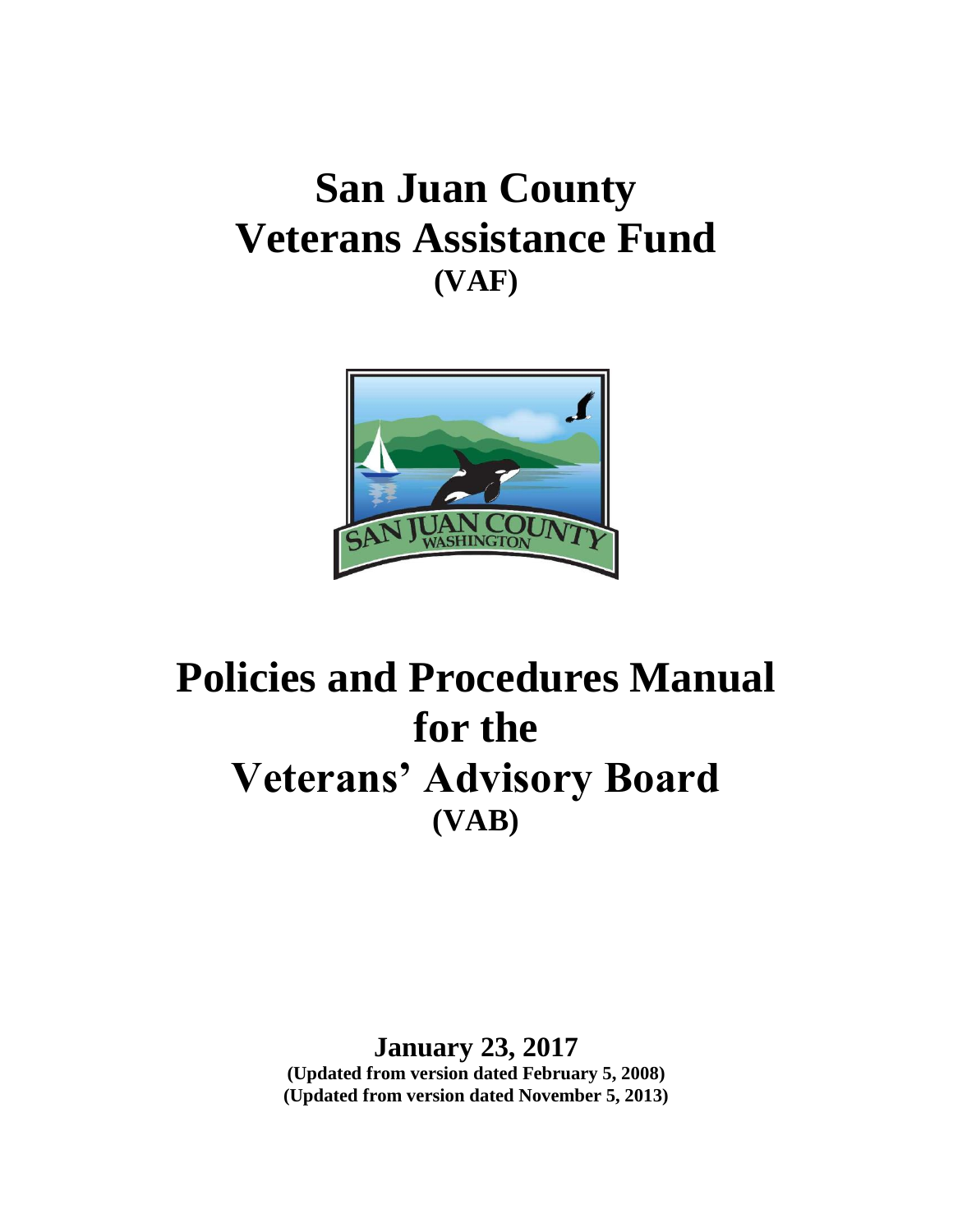#### **This Policies and Procedures Manual is established by the San Juan County Council and the San Juan County Veterans' Advisory Board.**

#### **I. Definitions.**

**A.** "**Indigent**" means a person who meets one or more of the following definitions:

 (a) Receiving one of the following types of public assistance: Temporary assistance for needy families, aged, blind, or disabled assistance benefits, pregnant women assistance benefits, poverty-related veterans' benefits, food stamps or food stamp benefits transferred electronically, refugee resettlement benefits, Medicaid, medical care services, or supplemental security income; or

 (b) Receiving an annual income, after taxes, of up to one hundred fifty percent or less of the current federally established poverty level, or receiving an annual income not exceeding a higher qualifying income established by the county legislative authority; or

 (c) Unable to pay reasonable costs for shelter, food, utilities, and transportation because his or her available funds are insufficient.

- **B.** "**Family**" means the spouse or domestic partner, surviving spouse, surviving domestic partner, and dependent children of a living or deceased veteran.
- **C.** "**Veteran**" Has the same meaning as defined in RCW 73.08.005 and includes a current member of the national guard or armed forces reserves who has been deployed to serve in an armed conflict, and who meet the additional requirements identified in Section III A below.
- **D. "Applicant"** means any person for whom a request for assistance has been delivered to the VAB. The VAB will review the information provided by the applicant or on behalf of the applicant to determine if the applicant meets the definition of an "Eligible Individual". The VAB may assist the applicant to identify or locate the required information.
- **E. "Application"** means any form of written request for assistance submitted to the VAB. If the application does not contain the required information, the sponsoring VAB member or members may assist the applicant with the completion of the application.
- **F. "Qualified Applicant"** means an applicant who has provided a complete application for assistance and has been determined to meet all the requirements for an "eligible individual". The qualified applicant may be requesting assistance for other eligible individuals as well as themselves.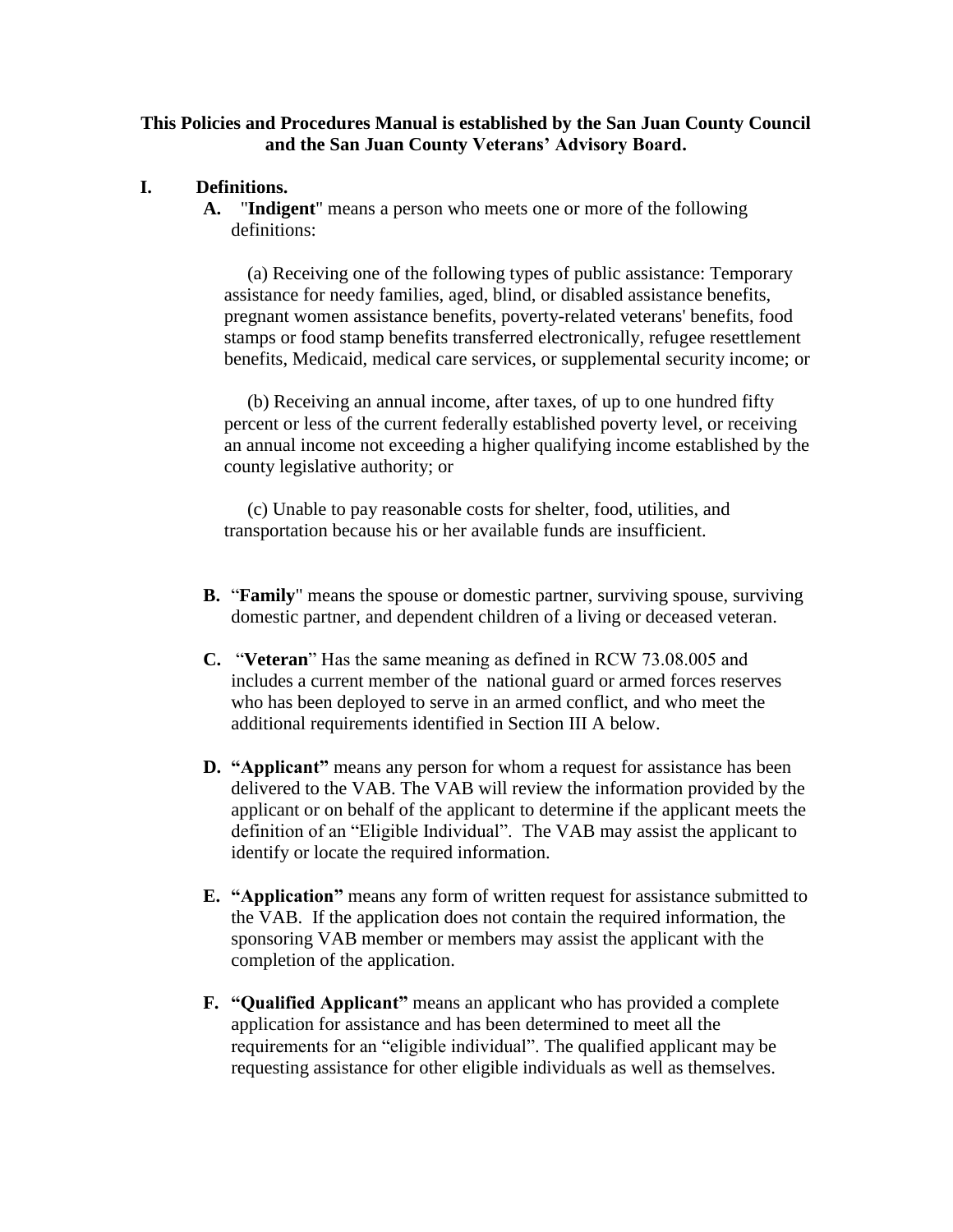- **G. "Resident"** Refer to WAC 388-468-0005 for guidance.
- **H. "Eligible Individual"** means a veteran or veteran's family member who is a resident of San Juan County, is indigent and meets the criteria established in Section III below.

#### **II. History and Statement of Purpose**

#### **A. History**

It is estimated that San Juan County (SJC) has approximately 2,500 veterans, for whom the SJC Veterans Assistance Fund (VAF) has been in existence for several years. The San Juan County Council has agreed that services to Veterans shall be provided by the San Juan County Veterans' Advisory Board, established in November, 2007 by Ordinance 46-2007.

Prior to this agreement, services were available through recommendation and approval by a San Juan County American Legion Post, with payment for services issuing from the San Juan County Auditor.

The Veterans' Advisory Board (VAB) consists of 9 voting members appointed by the San Juan County Council for 2 year terms, from January 1, through December 31. Members of the VAB must be current residents of San Juan County and must be honorably discharged veterans of the U.S. military, selected from among the San Juan County Veterans' community, and will represent as wide an array of military service as possible. The majority of the VAB members shall be from nationally recognized veterans' organizations.

The County Auditor or the Auditor's representative will be a non-voting member of the VAB and shall be invited to all VAB meetings.

#### **B. Primary Functions**

The primary function of the Veterans' Assistance Fund (VAF) is to provide services to eligible individuals.

The VAB provides timely service to eligible individuals when assistance from other agencies is considered insufficient or time requirements are constrained.

The intent of the SJC VAF is not to replace assistance from any other agency, and assistance is granted on a "case by case" basis only. The VAF is not intended to provide continuing assistance on a routine basis. There shall be no limits on the number of times an eligible individual may receive assistance for food.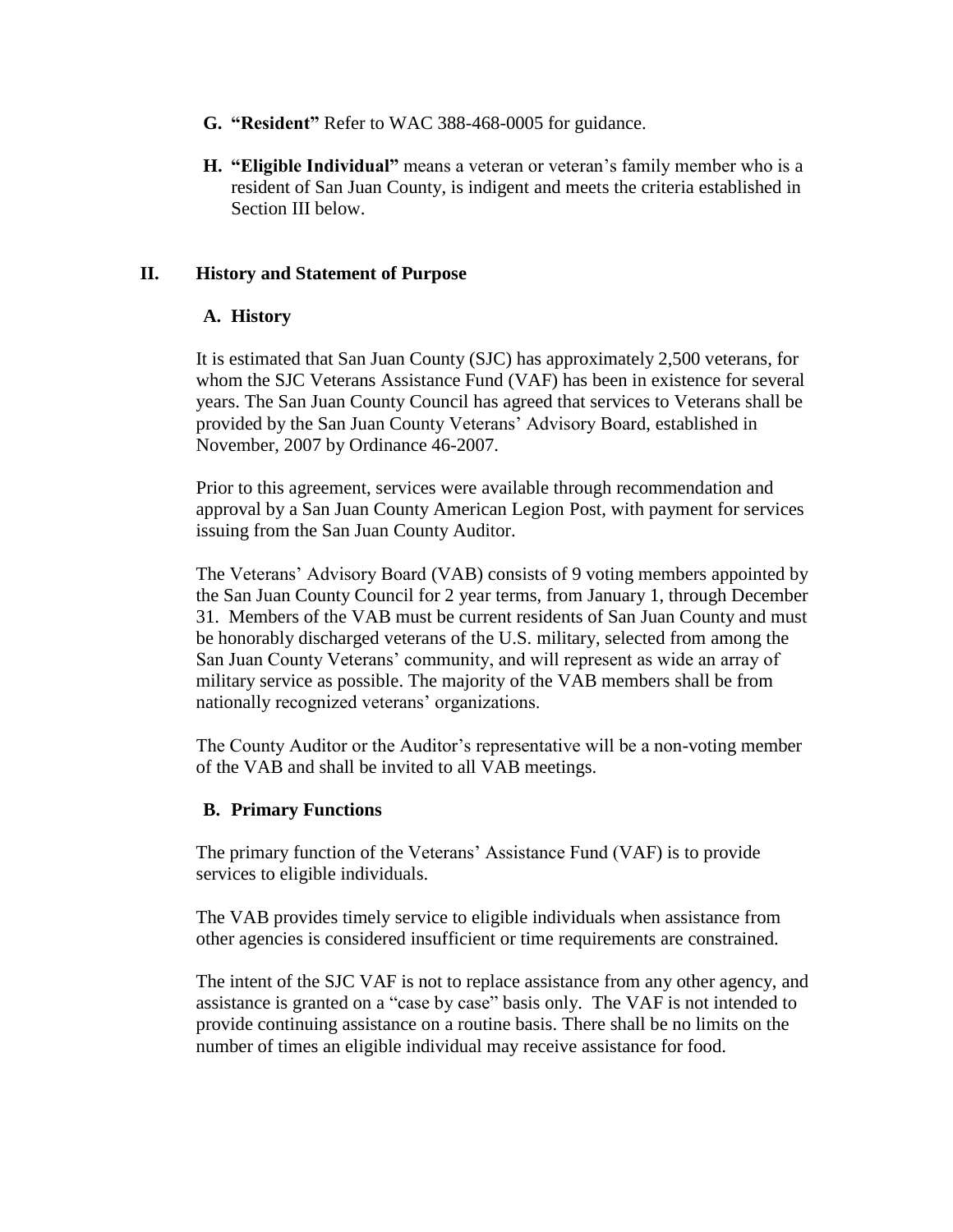#### **Secondary Functions**

The VAB may also make referrals to other agencies; interview applicants in person or by telephone; provide basic counseling or job counseling; act as a liaison with landlords, utility companies, etc; establishing and maintaining a good rapport with vendors who accept vouchers from the VAF; cooperate with federal, state, county, and city officials in regards to veterans assistance to assure proper operation of the VAF as established by the VAB and SJC government.

# **C. Guidelines Review**

The guidelines in this policy and procedures manual are subject to review annually by the VAB. It is the VAB and the SJC Council who are responsible for expenditures of the SJC VAF.

# **III. Eligibility**

# **A. Requirements**

Under the Revised Code of the State of Washington (RCW 73.08), veterans and their families are eligible for assistance. The VAB and the SJC Council have established the following as criteria for assistance:

- 1. Veteran must have served on active duty for a minimum of 180 days. A veteran who served less than 180 days and is honorably discharged for medical reasons listed as not existing prior to service (non-EPTS) may also qualify.
- 2. Veteran or other eligible individual must show an original or certified copy of a DD-214 or, if discharged prior to 1950, a Certificate of Discharge or other ID proving veteran status. Only veterans with an Honorable Discharge or a General Discharge (under honorable conditions), are eligible for assistance. If a veteran has more than one discharge, the last discharge dictates eligibility.
- 3. Veterans or other eligible individuals must have been a resident of San Juan County for a contiguous period of six months or more to qualify for assistance. Exceptions may be granted if the veteran recently moved to San Juan County for work, school, family emergency or other compelling reason*.* Proof of residency includes, but is not limited to; voter registration card, WA State Driver's License, WA State ID Card, or official correspondence, e.g., letters from the VA, Social Security, State or Local Government, or Utility Bills. If the above documentation does not clearly establish residency in either the State or County, additional documentation may be requested.
- 4. Veterans or other eligible individuals must be able to provide proper identification and documentation of eligibility of dependents and be the legal responsibility of the applicant.
- 5. Veterans or other eligible individuals must be indigent as determined by the VAB.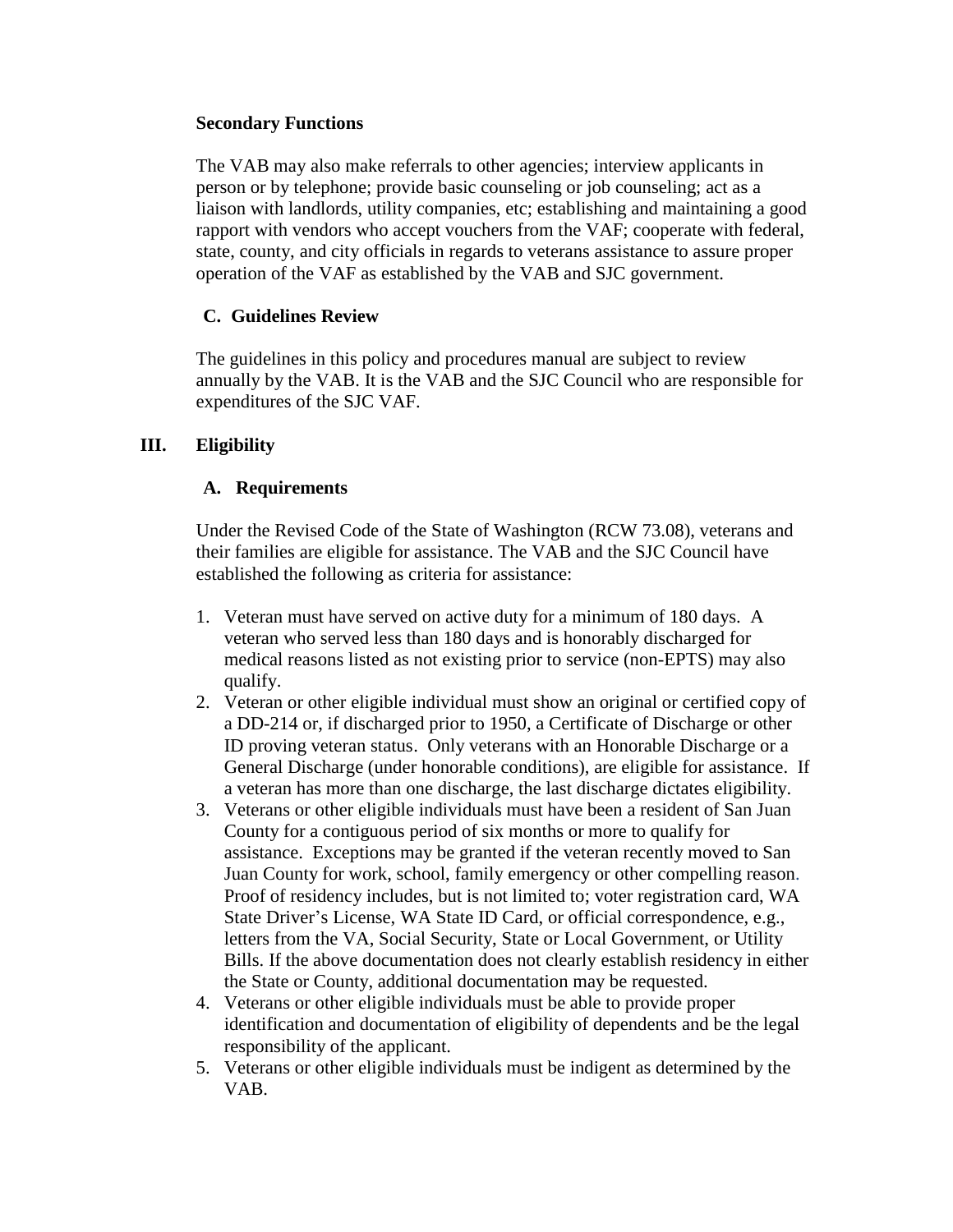#### **B. Identification**

Veterans must be able to provide proper identification for themselves and other eligible individuals. Preferred identification is a Washington State Driver's License or Washington State ID Card since these documents also help establish residency. Other acceptable forms of identification are passports and military ID cards.

#### **C. Indigent Status**

- 1. The RCW and Ordinance 46-2007 require that the SJC VAF be used for indigent veterans and their families.
- 2. The VAB shall make a "case-by-case" determination of indigent status for each request for assistance. The VAB shall apply the definition of "indigent" so as to ensure each "eligible individual" is afforded the greatest opportunity for assistance.

#### **IV. Assistance**

#### **A. General Information**

- 1. Assistance for qualified applicants and their other eligible individuals is provided by the SJC VAF through the use of vouchers to vendors but may be given in the form of direct relief. Assistance may also be given through referrals, counseling, or by acting as a liaison for the applicant.
- 2. Financial assistance to eligible individuals will be provided in an equitable manner considering the severity of the situation and the availability of funding. If financial assistance is repeatedly requested by the same eligible individual, the VAB shall conduct a special assessment to determine if the VAF is being used in an effective manner.
- 3. There is no limit on the number of times an eligible veteran and dependents may receive assistance for food.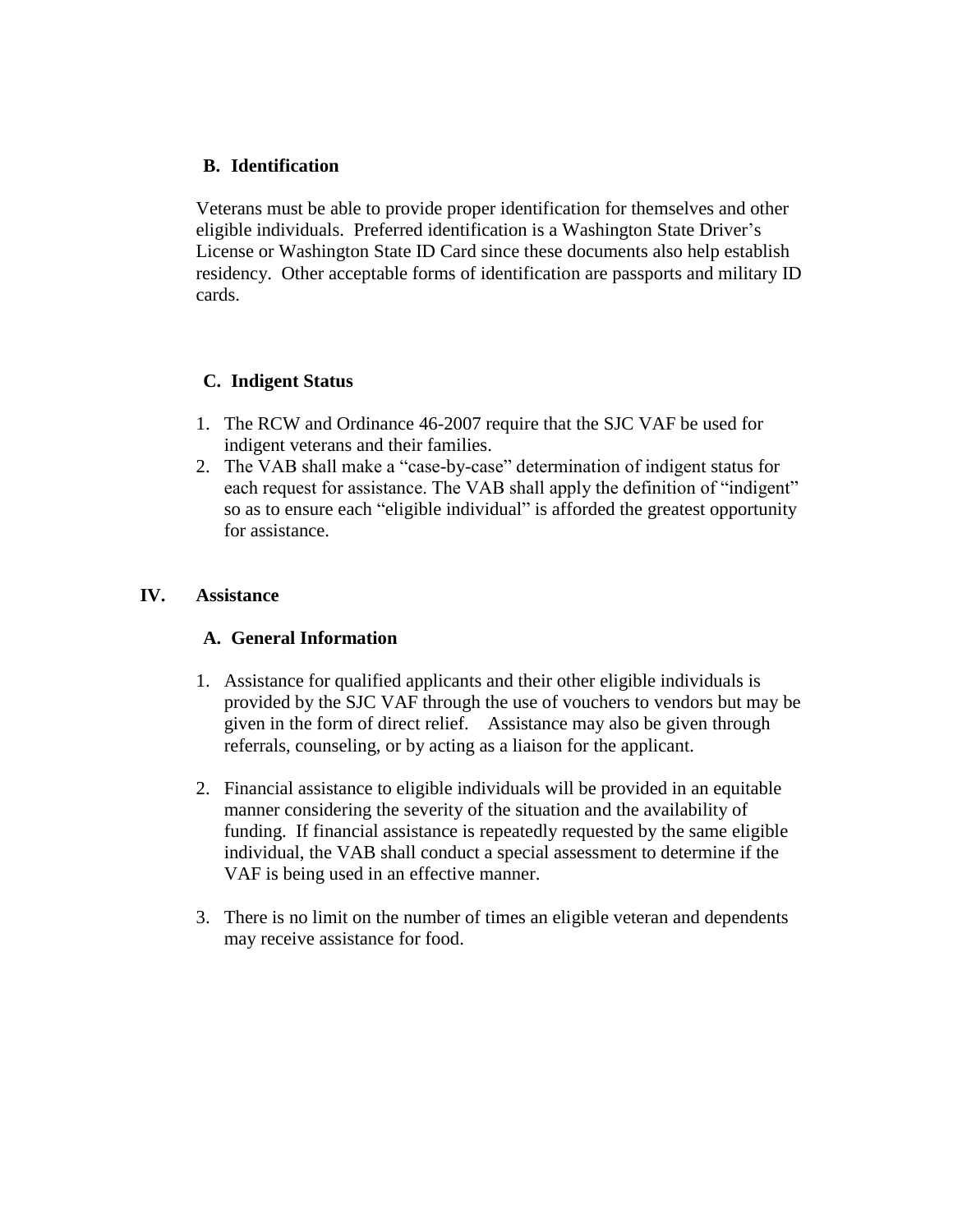- 4. Eligible individuals may receive assistance for the following:
	- a. Food
	- b. Rent or Mortgage Payments
	- c. Utilities
	- d. Medical and Dental
	- e. Burial or Cremation
	- f. Miscellaneous, may include but is not limited to the following: transportation expenses, car repair to expedite employment or to attend medical appointments, clothing, educational expenses, certain legal fees, appliances or appliance repair.
- 5. Exclusions include, but are not limited to, alcohol, tobacco, lottery tickets, recreational drugs, and other non-essential items.

# **V. Application Procedures**

#### **A. Initial Applications**

- 1. An eligible individual may be referred for assistance by a government or non-governmental agency, by an individual with knowledge of the eligible individual's indigence, or by self-referral.
- 2. The veteran or other eligible individual may contact any VAB member for assistance. It is preferred that residents of an island district attempt to work through the VAB member(s) from their island district.
- 3. The applicant will be interviewed by a VAB member(s) who will assist the applicant with preparation of the request for assistance and will present the request to the VAB Chair for review. If the application is complete, the VAB Chair will present the application to the full VAB for review and approval.
- 4. The completed application package shall contain the following information:
	- 1. Completed Application Form
	- 2. DD 214 or similar proof of military service
	- 3. Proper identification for all eligible individuals
	- 4. Documentation of expenses for which assistance is requested
- 5. Normally the VAB will review applications for assistance at the next regularly scheduled monthly meeting. If the VAB Chair determines the requested assistance must be provided prior to the next regularly scheduled meeting, the VAB Chair shall consult with at least one additional VAB member and the County Auditor. If both VAB members and the Auditor agree to provide support, the VAB Chair may provide interim assistance without the consent of the full VAB.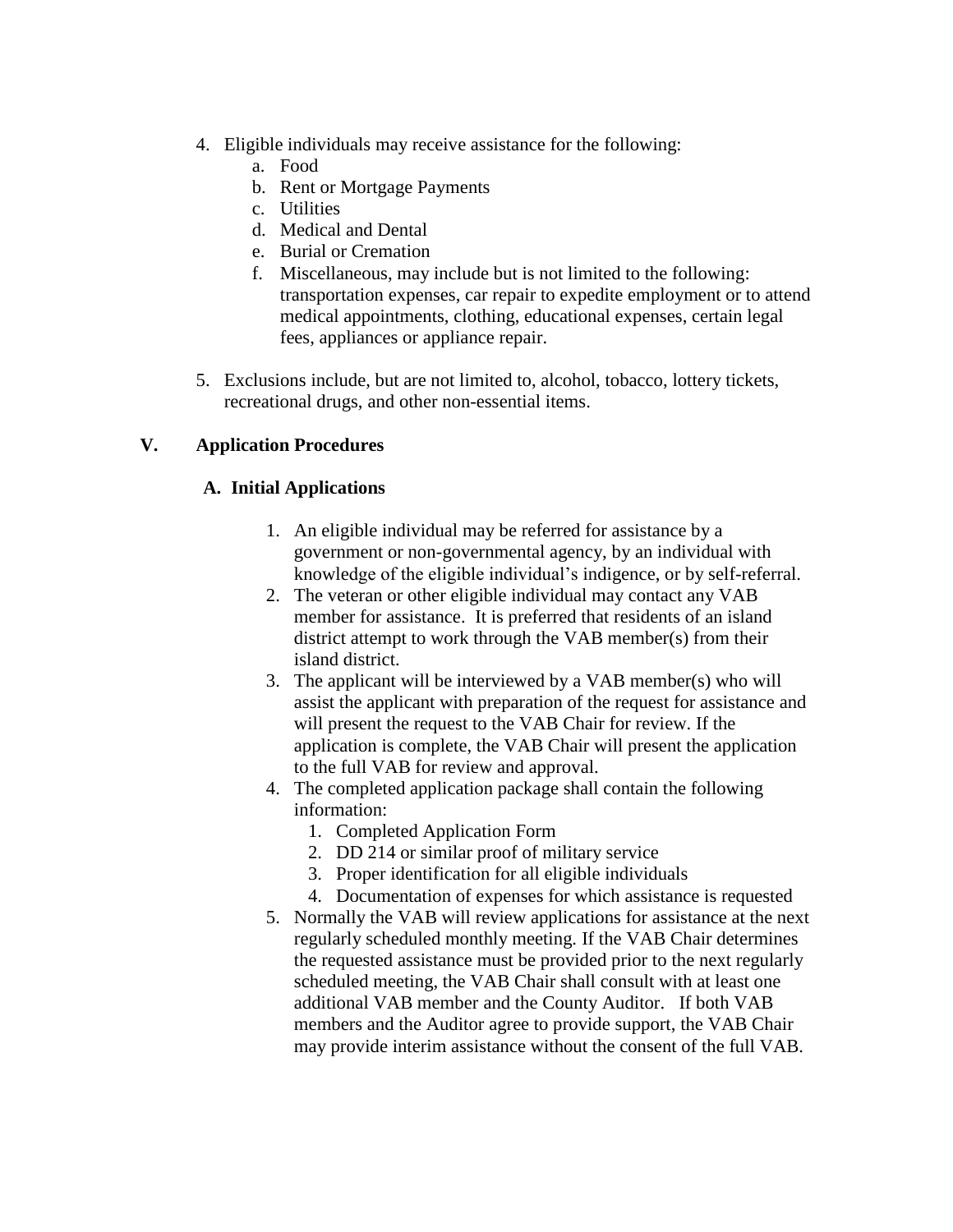6. If the VAB subsequently fails to approve the decision made by the VAB Chair, all un-dispersed funds for assistance will be subject to further review and approval by the VAB.

# **B. Payment Process**

- 1. Once all documentation for eligibility has been verified by the VAB, the approved application, with or without modifications, will be sent to the Auditor. The Auditor will arrange payment in the most expeditious manner possible.
- 2. The VAB may authorize the County Auditor to issue a check directly to the eligible individual, as per VAB decision.

# **C. Appeals and Appeals Process**

- 1. In the event an applicant does not agree with the decision of the VAB, he or she shall have a right of appeal.
- 2. The applicant my initiate an appeal by sending a letter to the County Auditor or VAB Chair stating the nature of the grievance and the desired remedial action. The applicant shall submit the letter of appeal within 7 calendar days of notification of the VAB decision being appealed.
- 3. The VAB Chair will convene an Appeals Board within 10 working days of receipt of an appeal. The Appeals Board shall consist of the VAB Chair, the VAB Vice-Chair, the County Administrator, County Auditor and either the Chair or Vice-Chair of the County Council. The Appeals Board will review the application and the applicant's letter of appeal and will uphold or modify the VAB's decision.
- 4. The applicant will be notified of the Appeal Board's decision within 5 working days of the Board's decision.

#### **VI. Records, Files, Forms and Reports**

- 1. The SJC Auditor will provide a Veterans Assistance Fund (VAF) annual report in accordance with San Juan County procedure.
- 2. The VAB shall maintain appropriate records of assistance requested from and provided by the VAF. Normally these records will be in the form of meeting minutes, applications and other supporting documents.